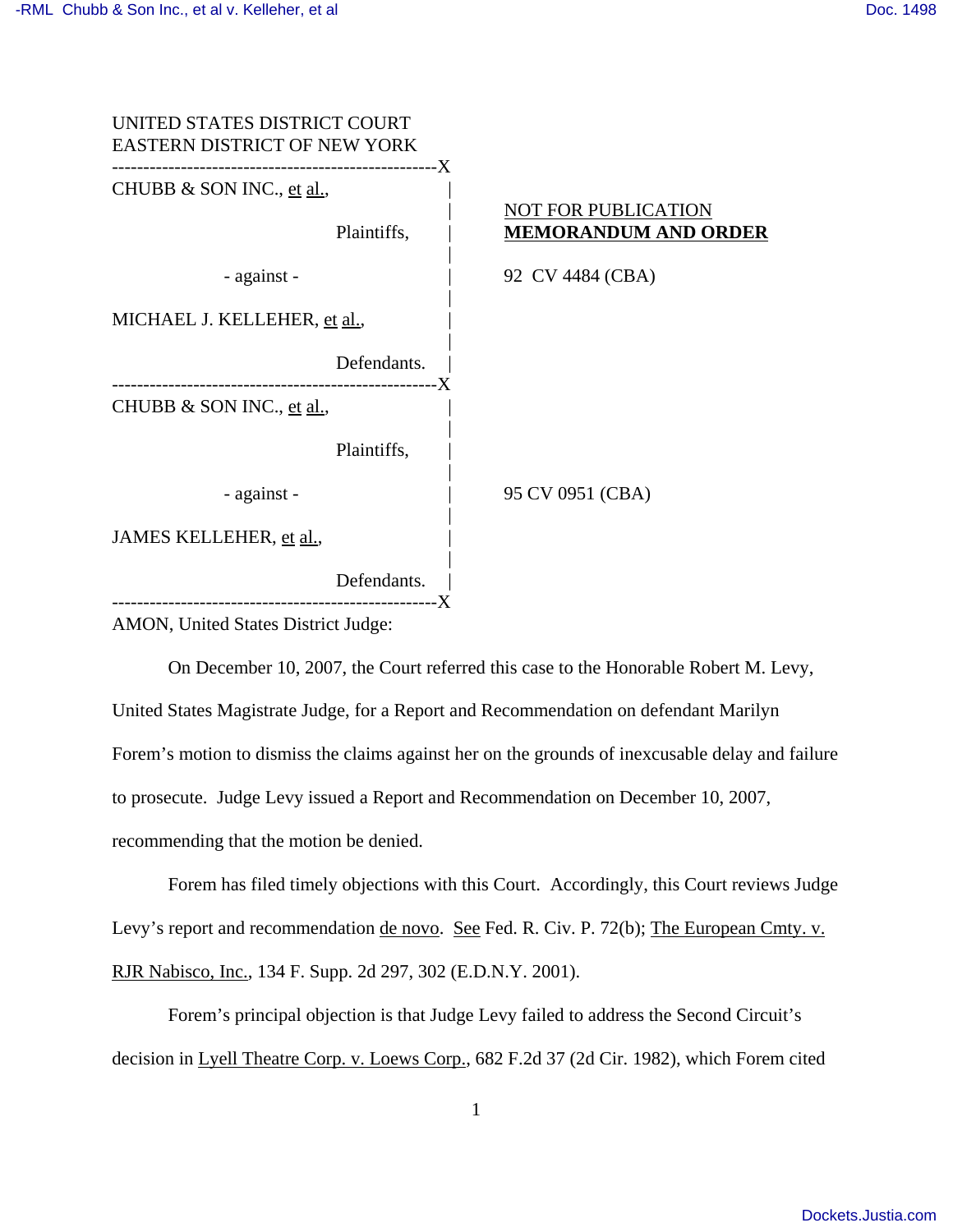in her briefs before Judge Levy. In that case, however, the plaintiffs were delinquent to far greater degree than the plaintiffs in this action. In Lyell Theatre, the plaintiffs took no action whatsoever to prosecute their claims for over two years. Id. at 39. After the district court attempted to revive the case through its own efforts, the plaintiffs repeatedly failed to comply with court-imposed deadlines and, on at least one occasion, failed to appear at a court-scheduled conference. Id. at 39-40. The plaintiffs were warned several times that inaction could result in dismissal of the case. Id. at 42. Finding that "[i]naction and lethargy [had become] the rule," the Second Circuit affirmed dismissal of the action in light of "the commitments not honored, delinquent inactivity, adjournments and delay over the seven year span during which this conduct persisted." Id. at 43. In this case, by contrast, plaintiffs have never missed a courtimposed deadline or failed to appear at scheduled conferences. Although plaintiffs took little action against Forem directly over a prolonged period, they have diligently attempted to bring this complex, multi-defendant litigation to its conclusion.

The other principal case on which Forem relies, Shad v. Slow Dancing Music, Inc., 190 F.R.D. 638 (S.D.N.Y. 2000), also involved egregious facts that are far removed from the circumstances of this motion. Although Shad involved only one plaintiff and one defendant, the plaintiff failed to take any steps whatsoever to prosecute the action for seven years. Id. at 639. The plaintiff presented only a "dubious" explanation for that delay. Id. In addition, there was evidence of actual prejudice to the defendant: a key witness had died and files had been destroyed by fire. Id. at 640. Dismissal in Shad, as in Lyell Theatre, was consistent with the principle that "dismissal for failure to prosecute is a harsh remedy to be utilized only in extreme situations." United States ex rel. Drake v. Norden Sys, Inc., 375 F.3d 248, 254 (2d Cir. 2004)

2